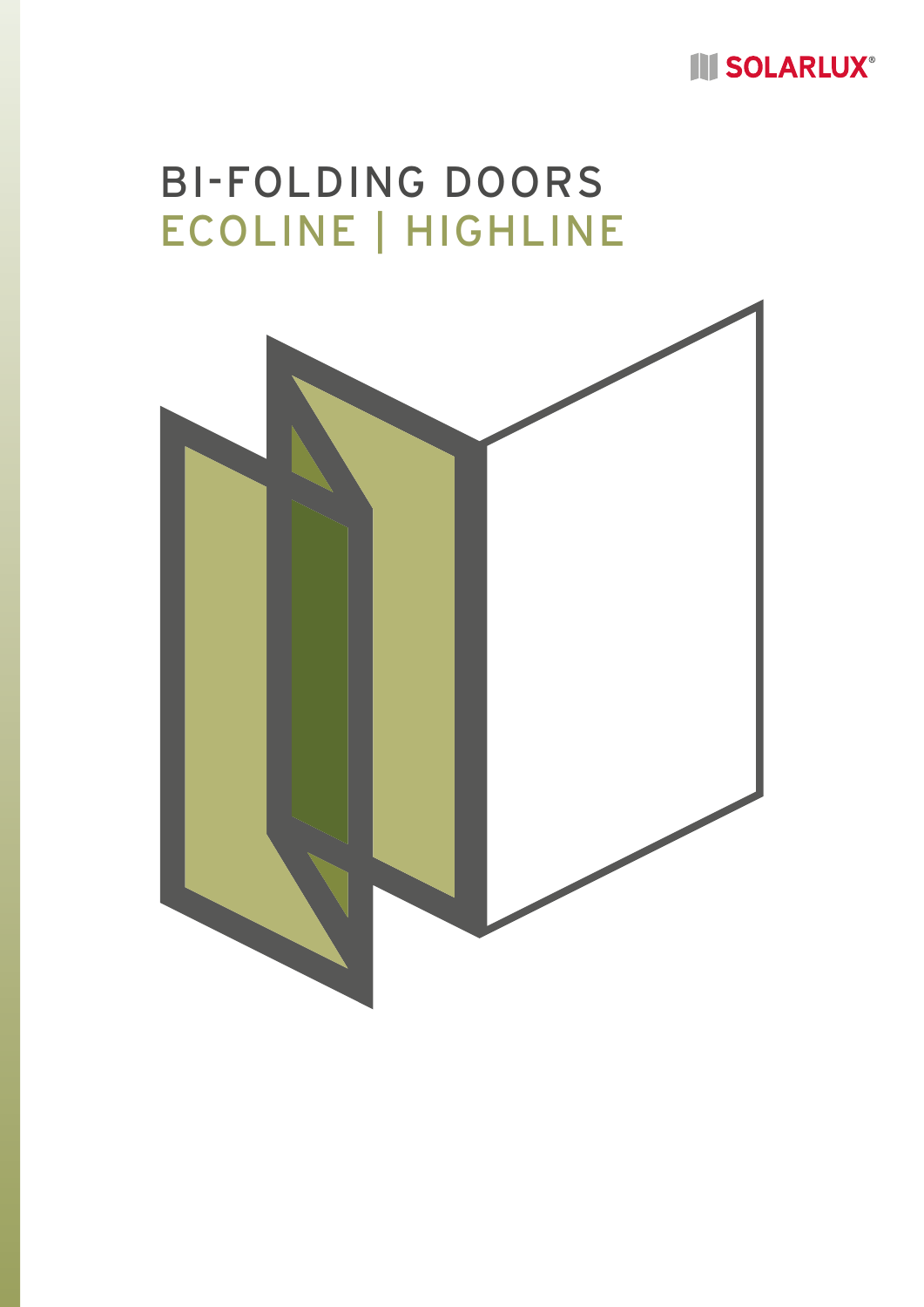### **"COMFORT SNAP" PANEL CATCHES**

### 2 **LOCKING**

- · Maximum user-friendliness for correct locking sequence
- · Catch function allows controlled opening and closing of the panels





- · RC2 burglar protection optional
- · 24 mm espagnolette throw
- at top and bottom of frame
- · Optional linking to
- security system
- · Concealed cable routing

### $\bullet$

### **RUNNER ASSEMBLY**

- · Stainless steel runner assembly with
- double-row deep-groove ball bearings
- · Ease of operation, smooth running and quiet
- · Optimum load transfer
- · Wear-free and extremely low maintenance







### **FRAME COVER**

- · Tasteful, flush cover of subframe fixing screw heads
- · Concealed cable routing between bottom of profile and cover possible



### 8

- **ADJUSTMENT PROFILE**  · Simple adjustment for
- panel tolerances · Adjustment of panels from one single profile · No break to seal

### $\bullet$

### **3S TRACK GUARD**

- · High quality clip-on aluminium track guard
- · Well-designed locking channel cover
- · Additionally protects from ingress of dirt



### $\bullet$

**"EASY CLEAN" REMOVABLE HINGE PIN** 

- · Easy cleaning even with high
- floor-to-ceiling dimensions · New integral locking tech-
- nology with error device · Captive hinge pin which
- cannot drop out accidentally

## 6

### **"TWINX" CONCEALED PANEL CENTRING MECHANISM**

- · Elegant slimline panel design throughout with even joints
- · No break to sealing face
- · Constant sealing pressure

## BI-FOLDING DOORS ECOLINE | HIGHLINE





## $\bullet$



### 6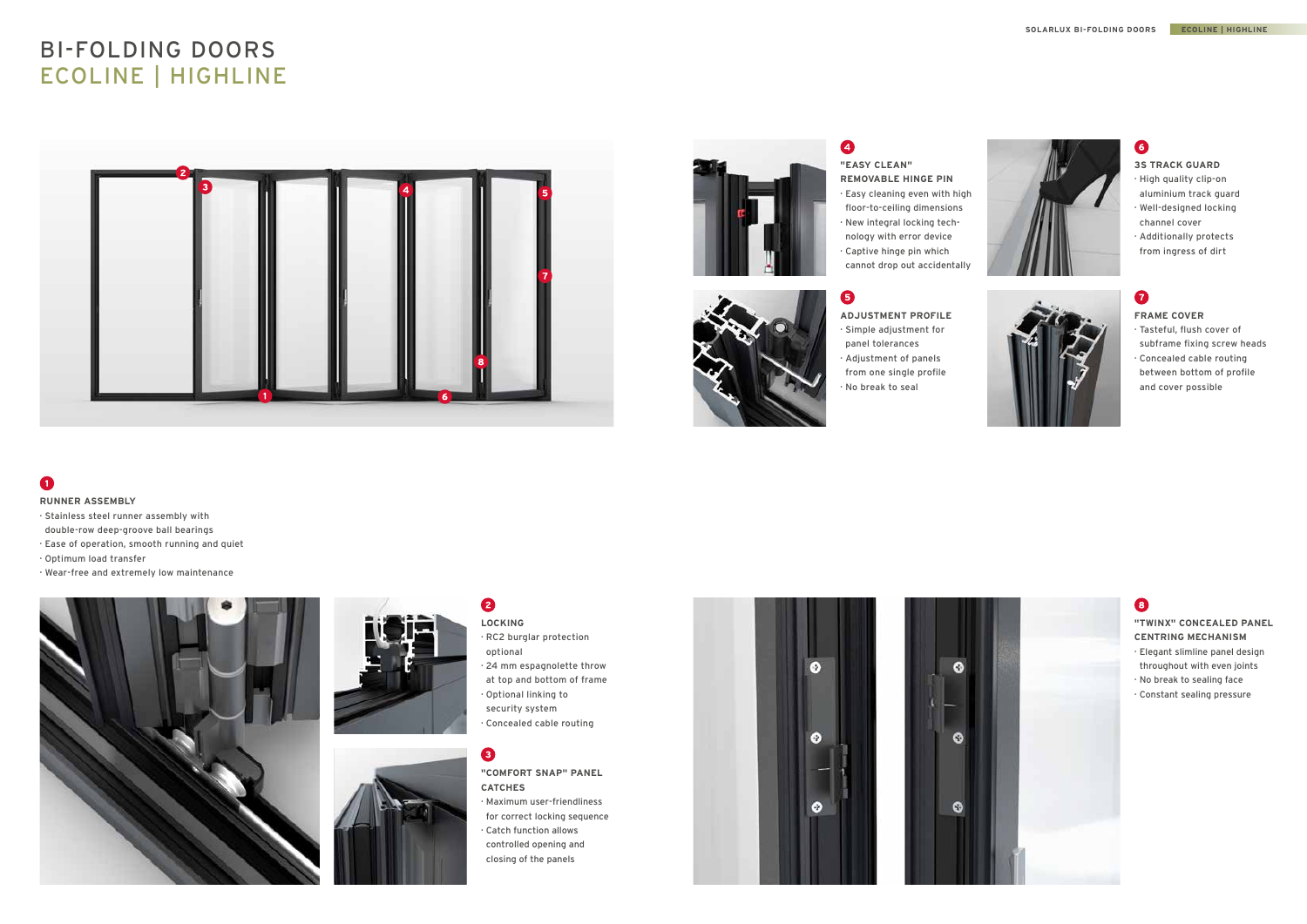### *Floor Track Versions*

· mini floor track (29 mm wide) · for wheelchair access with 14 mm upstand



· mini floor track (29 mm wide) · for wheelchair access with level threshold





· floor track suitable for living accommodation · with upstand

# BI-FOLDING DOORS ECOLINE | HIGHLINE





· recessed floor track · without upstand for wheelchair access



The new bi-folding door system is available in two versions: Ecoline and Highline. Despite their difference in unit thicknesses of 67 and 84 mm, the new bi-folding system with its 99 mm sight line offers an unusual elegant slender appearance throughout. What makes this possible is its centre piece: the



*bionic*TURTLE®, a multi-functional thermal-break which combines various design aspects. The design of this profile form provides the basis for the stability of the slender upright profiles. In addition, it accommodates provisions for locking mechanism as well as door furniture and guarantees perfect insulation.

· floor track suitable for living accommodation



· floor track suitable for living accommodation



## *The centre piece of the bi-folding door system*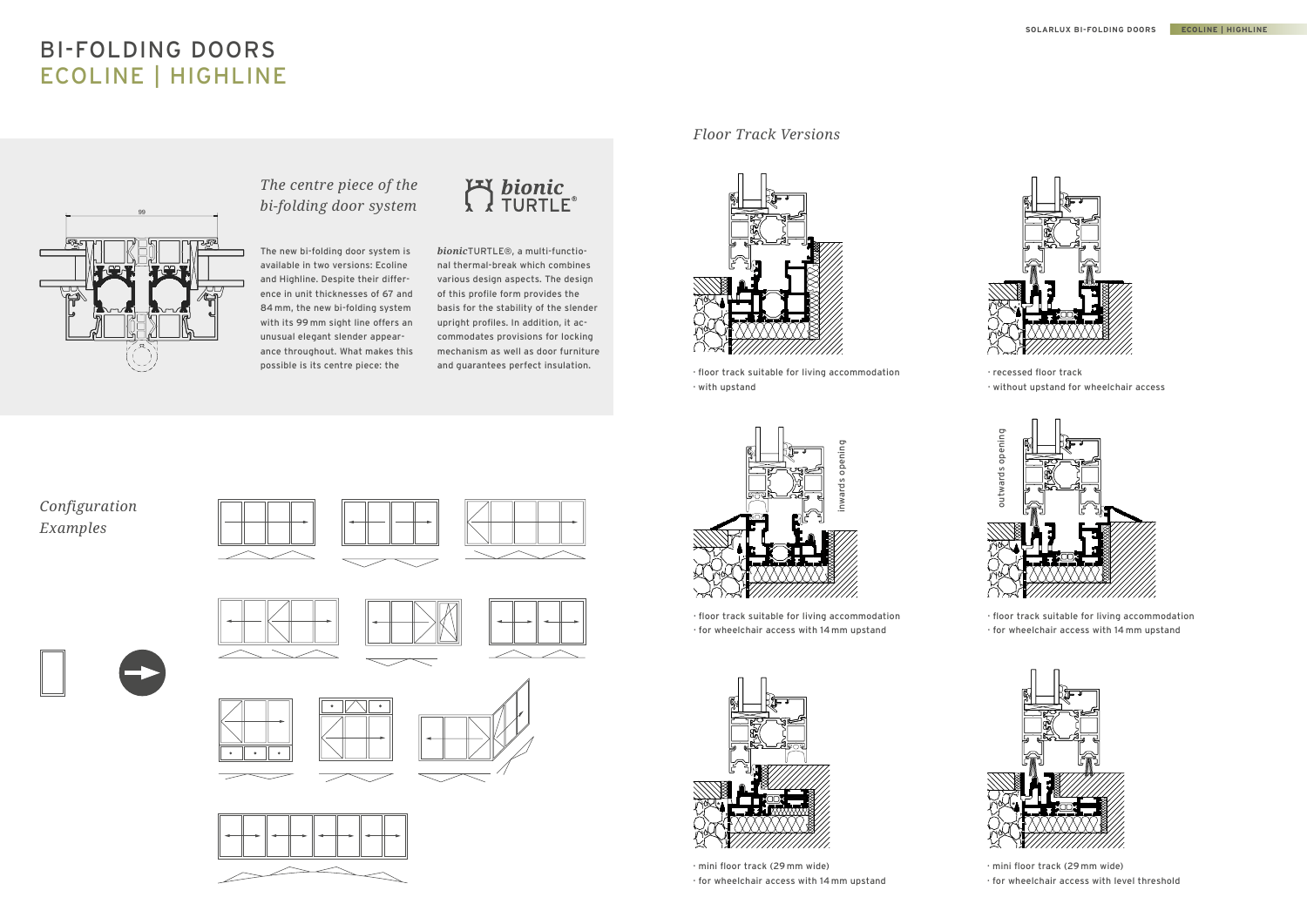# BI-FOLDING DOORS ECOLINE | HIGHLINE

### *System Features*

### **PROFILE SYSTEM**

- · Highly thermally insulated modular aluminium profile system available in two unit thicknesses:
- · 67 mm Ecoline and 84 mm Highline
- · Floor mounted. Therefore little load bearing capacity of lintel required
- · Angular profile design
- · Minimum sight lines of 99 mm at the panel joints
- · "*bionic*TURTLE®", a GFR Polyamid single piece, multi-functional thermal break profile
- · Loose shear bond in insuling web compensating for thermal loads
- · Controlled drainage
- · Runner and guide tracks integrated into the system
- · Separate levels for runners and locking
- · Floor tracks (for wheelchair access and living accommodation) available
- · Concealed cable routing can be integrated

#### **SEALING SYSTEM**

- · Sealing by two wrap-around lines of defence with constant gap size and even sealing pressure between panels
- · Sealing faces are not broken by door furniture
- · Skinned foam seals with excellent sliding properties
- · Air infiltration barrier seal for enhanced U values as option
- · Up to three lines of defence against ingress possible

### **CONFIGURATION OPTIONS**

- · Panels are inward or outward folding and can be designed to slide to the right or left
- · Floor tracks without upstand to DIN 18040 (for wheelchair access)
- · For level thresholds, mini floor tracks are possible
- · RC2-/RC2N burglar protection optional
- · If folding panel pair is hinged on frame side, tilt and turn panels can be integrated with concealed door
- · Folding, tilting, tilt and turn or fixed units can be combined in one single frame with continuous floor track by means of an integrating profile and modular design.
- · Single frame installation for mounting of folding system on parapet even with transom windows now

### **DOOR FURNITURE**

- · No protruding runner and guide tracks
- · Concealed door furniture for one-handed operation
- · For increased wind loads additional concealed panel centring facility "TwinX" can be integrated
- · System hinges for increased panel weights available

 $340$ 3500

- · Integrated system adjustment in subframe rebate outside sealing face
- · Optimised design of the stainless steel runner track together with the hourglass-shaped runners allow for an unguided
- runner assembly
- · Quiet runner mechanisms with extremely long life stainless steel ball bearings and bearing surfaces
- · Easy, smooth and wear-resistant runner assemblies with double row deep groove ball bearings and integrated anti-prying guard
- · High-grade stainless steel Solarlux designer handles
- · Lockable one-hand-operation by means of special gearing with 24 mm throw
- · Entry/exit panel can be supplied with lever-handle-operated multi-point locking system and profile cylinder lock
- · Captive hinge pins
- · "Easy Clean" removable hinge pins with convenient release mechanism and operating error prevention device for cleaning the outside of panels which open to the inside of folding glass door units.
- · Specific locking points at spaced intervals allow the use of the removable hinge pin on paired as well as non-paried folding glass doors
- · Lock monitoring by means of Reed contacts and concealed cabling
- · Patented "Comfort Snap" panel catches with specified locking sequence
- · Installation of the subframe profiles and the floor track on load-transferring plates with centering grooves and sealing cushions is optional
- · Additional covering of the fixing screws in the frame rebate

### **ENVIRONMENT**

- · Sustainable manufacturing
- · Certified waste disposal to DIN EN ISO 14001: 2009

### **MANUFACTURING FACILITY**

- · Internal production inspection
- · Tested to DIN EN 1090 execution class EXEC1 and EXEC2
- · Certified to DIN EN ISO 9001

#### **VISIBLE PROFILE THICKNESSES**

- · frame 0– 72 mm
- · panel 66 mm

- · panel joint 99 mm
- frame thickness 84 mm
- · panel thickness 84 mm
- mini floor track 29 mm
- **GLAZING**
- · glass thicknesses of
- 22 60 mm can be used
- · dry glazing

### *Econline Panel Sizes Highline Panel Sizes*

### *Ecoline Features Highline Features*

| Resistance to wind load<br>to DIN EN 12210                                     | <b>B4</b>                            |
|--------------------------------------------------------------------------------|--------------------------------------|
| Protection against driving rain to<br>DIN en12208                              | 9 A                                  |
| Air permeability<br>to DIN EN 12207                                            | 3                                    |
| Mechanical durability<br>to DIN EN 1191/12400                                  | $\overline{2}$                       |
| Burglar resistance<br>to DIN EN 1627-1630                                      | RC2/<br>RC <sub>2N</sub>             |
| Sound insulation class<br>to DIN EN ISO 140-1                                  | R'w up<br>to 45 dB                   |
| Thermal performance of<br>windows, doors and shutters<br>to DIN EN ISO 10077-1 | $U_w \geq 0.8$<br>W/m <sup>2</sup> K |



| Resistance to wind load<br>to DIN EN 12210                                     | <b>B4</b>                           |
|--------------------------------------------------------------------------------|-------------------------------------|
| Protection against driving rain<br>to DIN EN 12208                             | <b>8A</b>                           |
| Air permeability<br>to DIN FN 12207                                            | 3                                   |
| Mechanical durability<br>to DIN EN 1191/12400                                  | $\overline{2}$                      |
| Burglar resistance<br>to DIN FN 1627-1630                                      | RC2/<br>RC <sub>2N</sub>            |
| Sound insulation class<br>to DIN EN ISO 140-1                                  | R'w up<br>to $45dB$                 |
| Thermal performance of<br>windows, doors and shutters<br>to DIN EN ISO 10077-1 | $U_w \ge 1.1$<br>W/m <sup>2</sup> K |

Note: Details depend on version and glass Note: Details depend on version and glass



applies to infill panels / glass of up to 25 kg/m**<sup>2</sup>**

applies to infill panels / glass of up to 35 kg/m**<sup>2</sup>**

applies to infill panels / glass of up to 45 kg/m**<sup>2</sup>**

Note:

220 <sup>230</sub></sup>  $240$ <sub>250</sub> <sub>260</sub>

 $310$ 

- · Dimensions include frame portion
- · Recommend horizontal division bars for system heights ≥ 2550 mm Max. panel weight 90 kg
- · Min. panel width 700 mm for paired versions
- · Max. installation height for systems with opening panel 2700 mm
- Wind and impact loads may limit the panel size
- · Special sizes on request
- Note:
- · Dimensions include frame portion
- · Recommend horizontal division bars for system heights ≥ 2550 mm Max. panel weight 110 kg
- Min. panel width 800 mm for paired versions
- · Max. installation height for systems with opening panel 2700 mm
- Wind and impact loads may limit the panel size
- · Special sizes on request